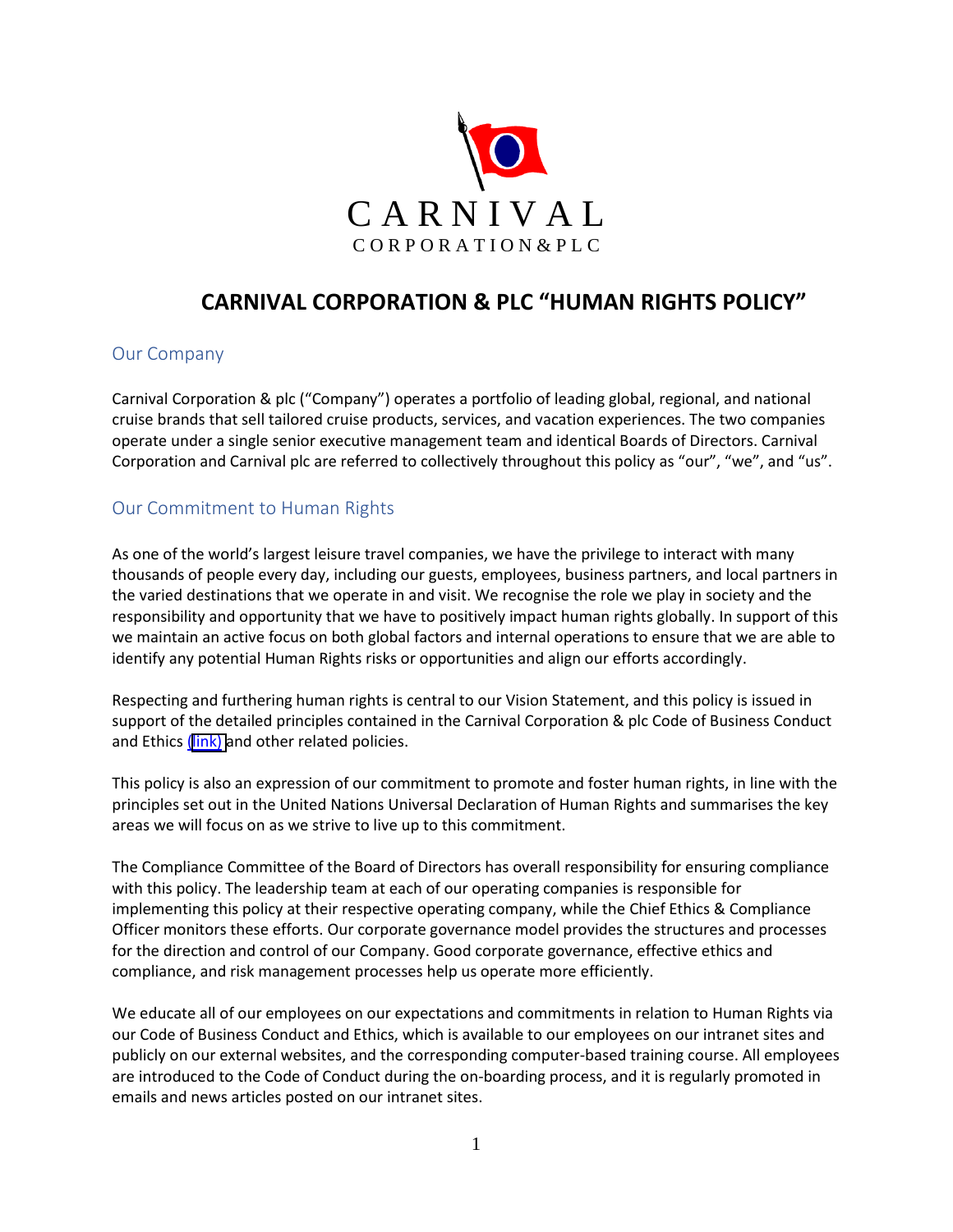#### Our Vision Statement

*"At Carnival Corporation & plc, our highest responsibility and our top priority is compliance, environmental protection and the health, safety and wellbeing of our guests, the people in the communities we touch and serve, and our shipboard and shoreside employees. On this foundation, we aspire to deliver unmatched joyful vacations for our guests, always exceeding their expectations and in doing so driving outstanding shareholder value. We are committed to a positive and just corporate culture, based on inclusion and the power of diversity. We operate with integrity, trust, and respect for each other – communicating, co-ordinating and collaborating while seeking candour, openness, and transparency at all times. And we aspire to be an exemplary corporate citizen leaving the people and the places we touch even better."*

## Our Culture

We are committed to living up to the highest standards of ethical behaviour and integrity and recognise that it takes commitment from every one of our people to create a stronger, more cohesive culture. We have therefore created our Culture Essentials which are key actions and behaviours that all of our employees, at all levels, shipboard and shoreside, must embrace and model to help us live up to the commitments outlined in our Vision Statement.

Our Culture Essentials are: Speak Up, Respect and Protect, Improve, Communicate, Listen and Learn, and Empower. Further information on these can be found in our Code of Business Conduct and Ethics [\(link\).](https://www.carnivalcorp.com/governance/business-conduct-ethics)

### Our People

 we do every day. We are continually working to expand our well-being programs to support their Our shipboard and shoreside employees are the heart of our business, and we are driven by the passion and dedication of our teams. Providing a safe and healthy environment and working conditions for our employees, and all others, including third parties working for us or on our behalf, is at the core of what physical and mental health, encourage social connectivity with family and friends, and promote a balanced lifestyle.

 relevant market rates. We also maintain good relationships with unions and work in partnership to We comply with the requirements of various employment protection laws that apply to our business across our varied jurisdictions. In particular, we adhere to the Maritime Labour Convention (MLC) from the International Labour Organisation (ILO) which sets minimum international standards for working and living conditions of seafarers. As such, we understand the importance of ensuring that working hours comply with legal limits and that our employees receive fair compensation and benefits, relative to ensure that we comply with relevant national employment law requirements, as well as respect and understand employees' rights in terms of freedom of association and collective bargaining.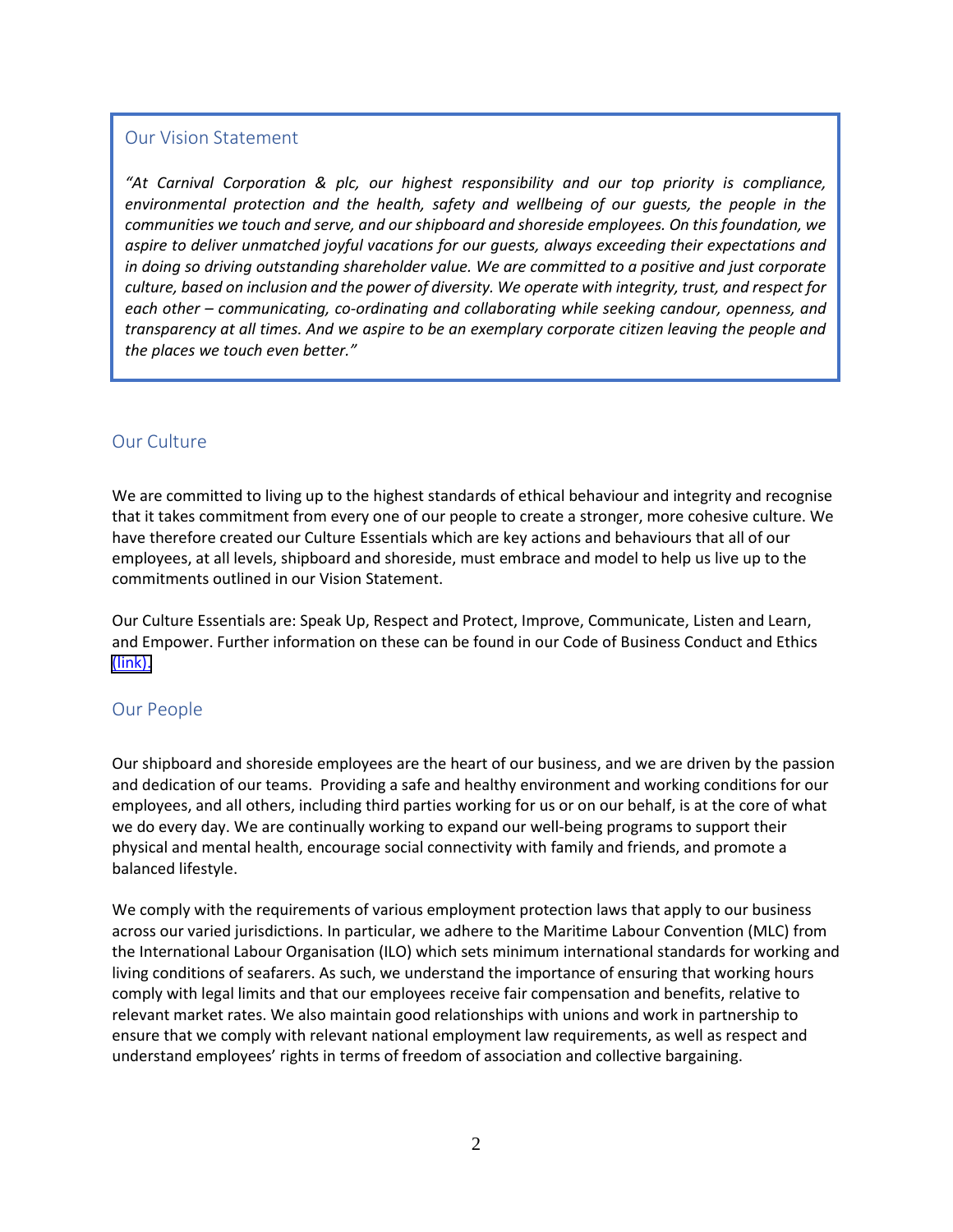## Diversity, Equity, and Inclusion

Over and above our legal responsibilities, we strive to be an employer of choice by providing our employees with an inclusive and supportive company culture and work environment with equal opportunities for professional growth throughout their career path.

We celebrate diversity and promote inclusion, appreciating the value of our rich cultural tapestry of employees. We believe each and every person has unique talents and strengths that they bring to our business, and welcome and celebrate the diversity of race, nationality, ethnicity, religion, gender, sexual orientation, gender identity/expression, age, and physical ability. Discrimination, harassment, and abuse are regularly monitored and are not tolerated. We work with a number of partner organisations, including Catalyst and The Executive Leadership Council Inc. (ELC), and have earned a perfect score of 100 from the Human Rights Campaign, the leading LGBTQ+ civil rights organisation in the United States, for five consecutive years.

We also work to ensure that our workplace is free from harassment, which would include any form of unwelcome conduct by one person toward another that has the purpose or effect of creating an intimidating, hostile, or offensive work environment. Retaliation of any kind is not tolerated, and employees are actively encouraged to speak up if they feel they have been retaliated against.

### Health, Environment, Safety, and Security

 which employees are encouraged to use, not only to report incidents or wrongdoing, but also to give We operate robust management systems to ensure compliance with all relevant health, environment, safety, and security laws, including applicable maritime legislation. The principles of our policies and procedures focus on prevention, detection, response, and correction. All incidents are monitored, tracked, and investigated to prevent future occurrences, and we have a number of reporting channels, suggestions on how things can be done better.

## Our Business Partners

As a global business, we work with thousands of business partners and suppliers from countries all over the world. Recognizing that standards and practices vary from country to country, we enforce a Business Partner Code of Conduct that all of our business partners and their supply chain partners are contractually required to comply with. The Carnival Corporation & plc Business Partner Code of Conduct [\(link\)](https://www.carnivalcorp.com/governance/business-conduct-ethics) sets out our expectations on business partners to follow all applicable laws and regulations and to promote ethical decisions in all aspects of their business. It also outlines our stance on human rights and communicates our no-tolerance policy on bribery and corruption. We also expect our supply chain and third parties to be aware of our sustainability agenda and to work with us as partners for change in helping to achieve our goals and targets through their service provision.

We take a risk-based approach to carrying out due diligence with new and existing suppliers. If we detect any potential risks through the process, we will work with them and our internal business teams to ensure that appropriate mitigations are put in place. Violation of our Business Partner Code of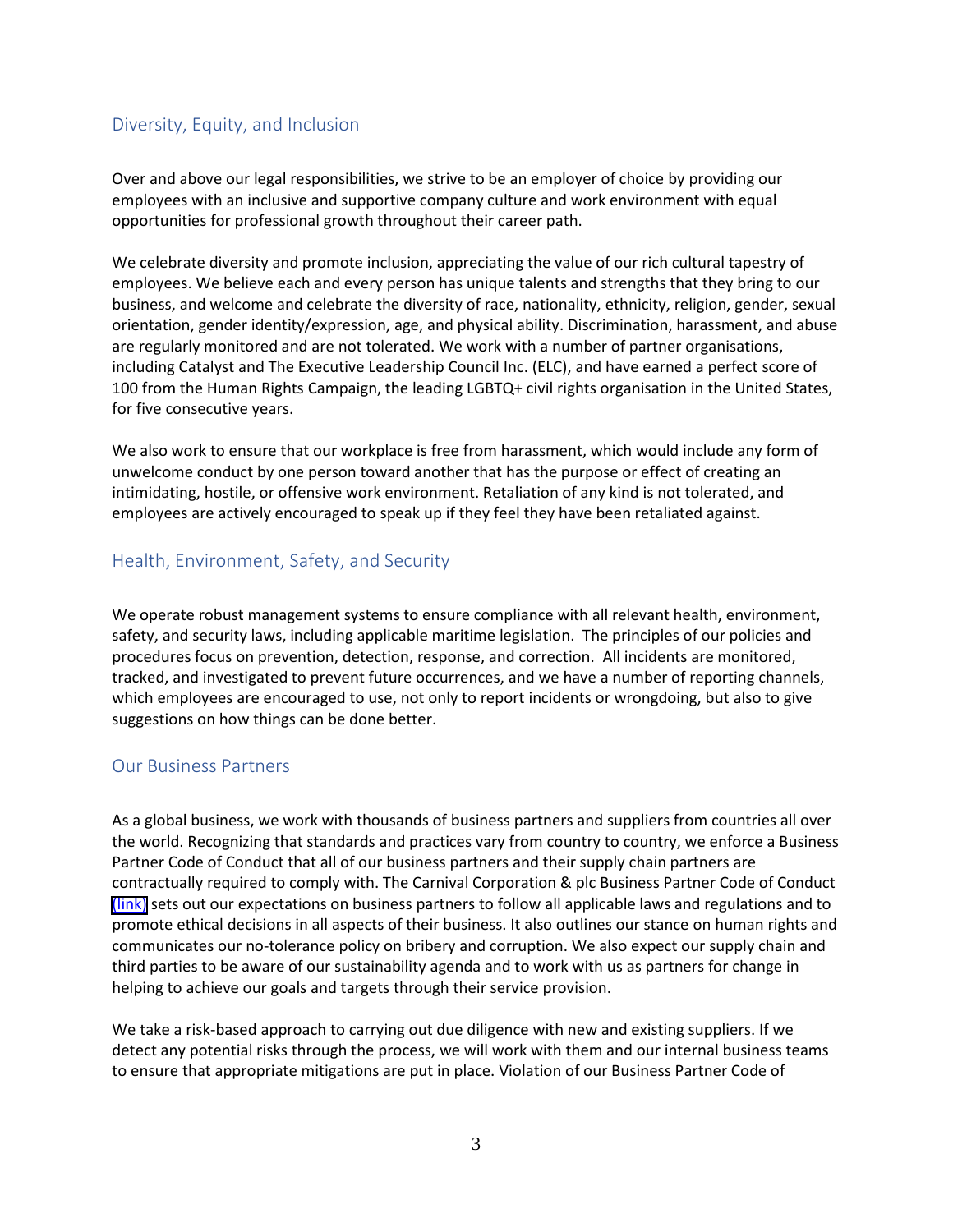Conduct will result in us taking appropriate action, up to and including termination of a relationship with Carnival.

# Modern Slavery and Human Trafficking

We condemn all forms of exploitation and forced labor and are actively working to prevent any Modern Slavery in our supply chains. Our Modern Slavery Statement [\(link\)](https://www.carnivalcorp.com/static-files/f9f28fe2-8e05-4d5b-b292-30d825eeccdc) lays out our commitment and approach to preventing Modern Slavery and Human Trafficking and to complying with all relevant laws.

#### *Responsible Sourcing*

Based on the Ethical Trading Initiative's Base Code, we are developing our Ethical and Responsible Sourcing Standard, in collaboration with our suppliers and partners. The Standard will set out our expectations for the fair treatment of workers and communities, recognizing the depth and complexity of international supply chains. Initially this is being implemented by Carnival plc in the United Kingdom, and we will continue to review opportunities to extend the Standard to our other locations.

## Global Talent Partners

Our teams onboard are comprised of many nationalities, so we engage Global Talent Partners (GTPs) who help us to find and recruit the best people. Our company has worked with the same primary employment agencies in a number of countries, including Indonesia, India, Vanuatu, and the Philippines, for several decades. We routinely conduct audits of these agencies and require them to be certified in line with the Maritime Labour Convention (MLC), to ensure that fundamental human rights are respected and upheld at all times.

# Our Environment and Communities

 communities to maintain their cultural heritage, local traditions, history, and natural environments. Our As we are welcomed by communities around the world, it is our responsibility to support those reputation and success depend on supporting sustainable tourism practices and working with local communities. We regularly participate in local initiatives such as beach clean-ups and conservation efforts to preserve and improve the natural environment in the destinations we visit.

Having access to a healthy environment has recently been formally recognized by the United Nations Human Rights Council as a fundamental human right. Protecting the environment is part of the Company's top priority, and we continuously seek to innovate and improve our vessels, processes, and operations, ensuring our guests can continue to cruise in even cleaner, and more efficient and sustainable ways.

Further information on our environmental efforts can be found in our current Sustainability Report [\(https://carnivalsustainability.com/](https://carnivalsustainability.com/)).